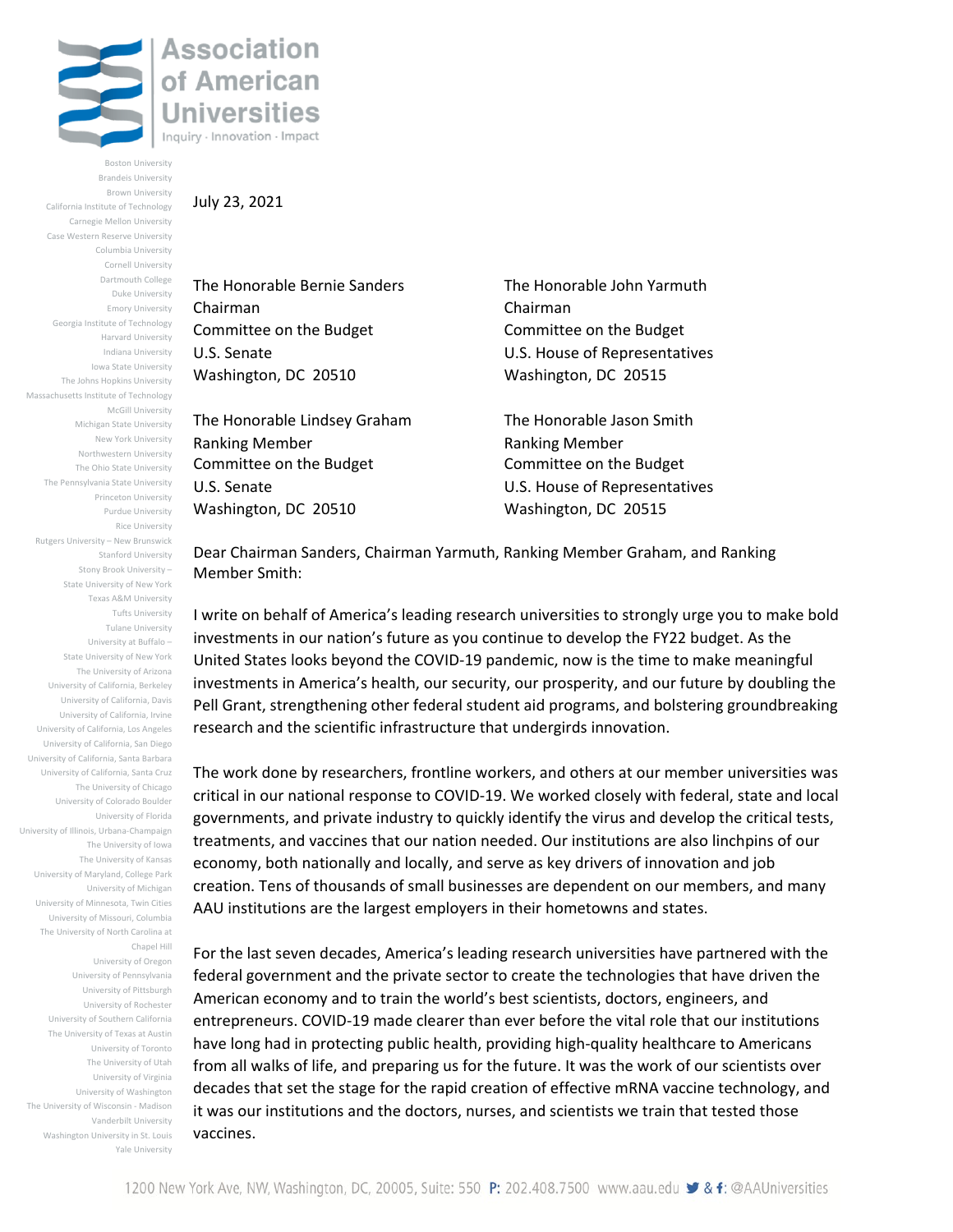As our nation looks beyond COVID-19 and to a brighter future, we ask that you renew America's crucial strategic investments in the programs and institutions that are helping pull our nation out of this pandemic. Our institutions are at the very forefront in finding the solutions we will need to address the challenges ahead, whether they be economic, climate, or security based.

Specifically, we urge you to include provisions in the FY22 budget to:

- **Double the maximum Pell Grant award to \$13,000 and increase funding for other federal student aid programs in FY22 to make attending college more accessible and affordable**. This is especially important during a time when many families have lost jobs or lost income due to the pandemic. Pell Grants no longer cover the majority of costs for students attending four-year institutions, and most Pell recipients come from households that earn less than \$50,000 annually. As a result, many low- and middle-income students must take on higher levels of debt that, after graduation, prevent them from fully contributing to the economy or earning advanced degrees. Putting the Pell Grant on a short path to doubling the maximum award would help reclaim much of its original purchasing power. Increasing funding for the Supplemental Educational Opportunity Grants, Federal Work-Study, TRIO, and other student aid programs to restore their purchasing power will further make college accessible and affordable for students and reduce student borrowing and indebtedness.
- **Invest in scientific research and research infrastructure at U.S. colleges and universities to enhance the nation's research and innovation capacities.** Bold, new federal scientific research investments are needed to empower groundbreaking research discoveries and innovations that are crucial to U.S. competitiveness and economic and national security. President Biden's American Jobs Plan (AJP) provides a strong framework for forward-looking research and research infrastructure investments to create greater national research capacity and support and empower individuals from all backgrounds to engage them in our nation's research and innovation enterprise.

As specified in the AJP and in line with recently passed legislation in the Senate and the House, we urge the inclusion of funding for the National Science Foundation (NSF) and a new directorate focused on technology innovations. Also consistent with the AJP proposal for laboratory infrastructure investments, we recommend at least \$6 billion for the following programs to modernize existing laboratories and equipment and build and acquire new facilities and instrumentation essential for conducting cutting-edge research at U.S. colleges and universities: the NSF's Major Research Instrumentation (MRI), Mid-scale Research Infrastructure (RI-1 and RI-2), and Academic Research Infrastructure (ARI) programs; the NIH biomedical construction (C-06) and instrumentation (S-10) grant programs; the DOD Defense University Research Instrumentation Program; and the NIST competitive construction grants. Above and beyond this \$6 billion investment in university-based infrastructure, we encourage additional investments to maintain and enhance that scientific infrastructure supported by the Department of Energy at its national laboratories and scientific user facilities and the NSF through its Major Research Equipment Facilities Construction account.

Additionally, we recommend the inclusion of new capital financing vehicles that can be used for research infrastructure to further bolster our nation's innovation capacities. Such vehicles include restoring advanced refunding bonds and direct subsidy bonds that both public and private universities can utilize. We also recommend easing restrictions on the share of industry-sponsored research that can take place in tax-exempt bond financed university buildings.